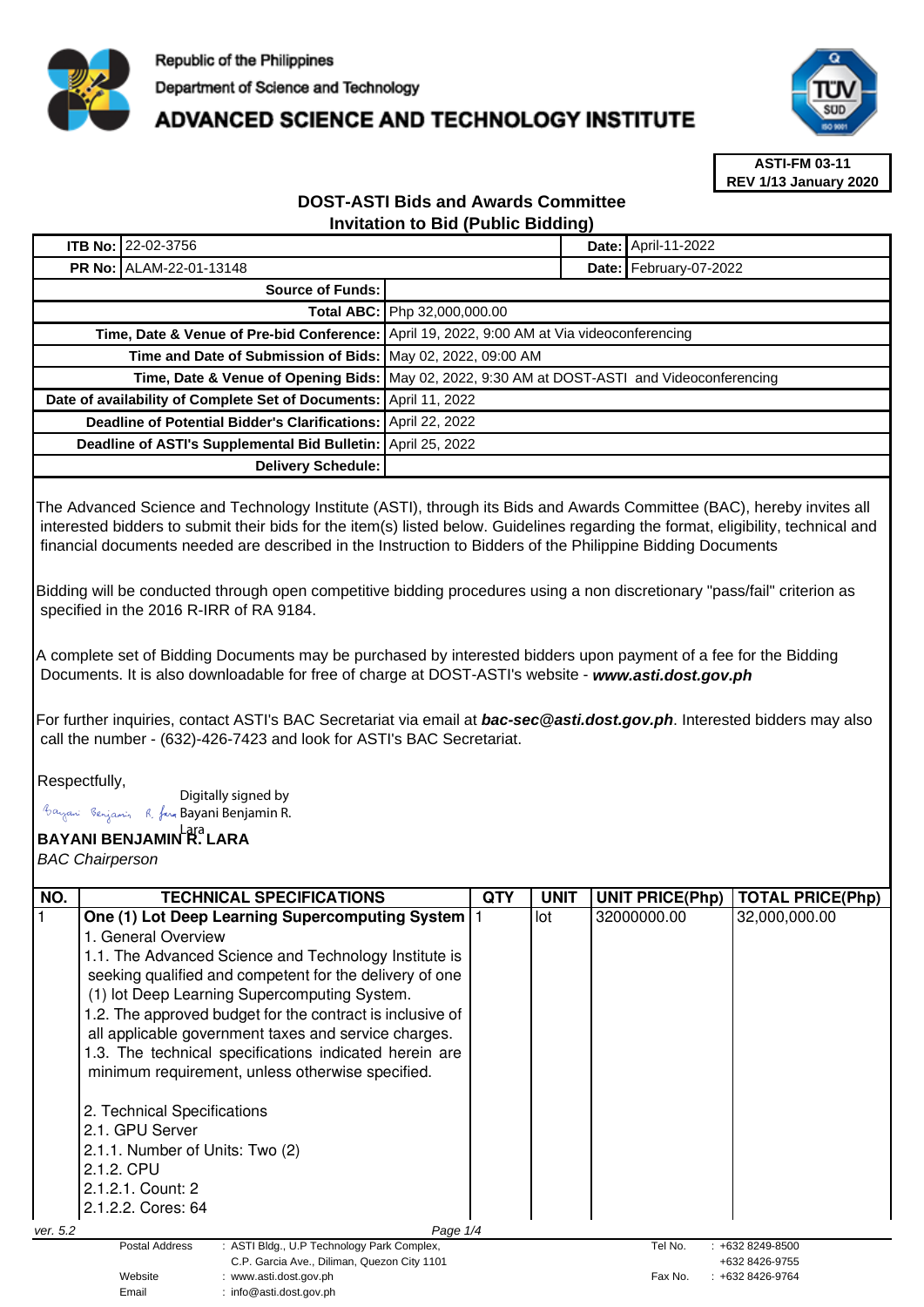| 2.1.2.3. Threads: 128                              |
|----------------------------------------------------|
| 2.1.2.4. Base Clock: 2.45Ghz                       |
| 2.1.3. GPU                                         |
| 2.1.3.1. 8x A100 40GB                              |
| 2.1.3.2. Tensor cores: 3456                        |
| 2.1.3.3. CUDA cores: 55296                         |
| 2.1.3.4. Aggregate GPU Memory: 320GB               |
| 2.1.3.5. GPU to GPU bandwidth: 600Gb/s             |
| 2.1.4. Memory: 16x 64GB 3200MHz DDR4 ECC           |
| 2.1.5. Storage                                     |
| 2.1.5.1. 2x 1.9Tb PCIe Gen3 NVMe U.2 SSD           |
| 2.1.5.1.1 MTBF: 2M hours                           |
|                                                    |
| 2.1.5.2. 4x 3.84Tb PCle Gen4 NVMe U.2 SSD          |
| 2.1.5.2.1 MTBF: 2M hours                           |
| 2.1.6. Network                                     |
| 2.1.6.1. 2x QSFP56 upto 200Gb Infiniband/Ethernet  |
| port                                               |
| 2.1.6.2. 2x SFP+ 10G Ethernet                      |
| 2.1.6.3. 1x GbE RJ45 OOB Management port           |
| 2.1.7. Formfactor: 4U Rackmount                    |
| 2.1.8. Power: Quad 3000W 80 Plus Redundant Power   |
| Supply                                             |
| 2.1.9. Server Management Features                  |
| 2.1.9.1. Redfish support                           |
| 2.1.9.2. Web based Dashboard                       |
| 2.1.9.3. JAVA Based Serial Over LAN                |
| 2.1.9.4. KVM over HTML5                            |
|                                                    |
| 2.1.9.5. Sensor Monitor                            |
| 2.1.9.6. Sensor Reading History Data               |
| 2.1.9.7. FRU Information                           |
| 2.1.9.8. Hardware Inventory                        |
| 2.1.9.9. Fan Profile                               |
| 2.1.9.10. System Firewall                          |
| 2.1.9.11. Power Consumption                        |
| 2.1.9.12. Power Control                            |
| 2.1.9.13. LDAP / AD / RADIUS Support               |
| 2.1.9.14. Backup & Restore Configuration           |
| 2.1.9.15. Remote BIOS/BMC/CPLD Update              |
| 2.1.9.16. Event Log Filter                         |
| 2.1.9.17. User Management                          |
| 2.1.9.18. Media Redirection Settings               |
| 2.1.9.19. PAM Order Settings                       |
| 2.1.9.20. SSL Settings                             |
| 2.1.9.21. SMTP Settings                            |
|                                                    |
| 2.2 Infiniband Switch                              |
| 2.2.1. Number of Units: One (1)                    |
| 2.2.2. Ports                                       |
|                                                    |
| 2.2.2.1. 40x QSFP56 non-blocking ports             |
| 2.2.2.2. 1x 100/1000 RJ45 Management Port          |
| 2.2.2.3. 1x RS232 Console port                     |
| 2.2.3. Features                                    |
| 2.2.3.1. 40x 200Gb HDR infiniband                  |
| 2.2.3.2. 16Tb/s aggregate switch throughput        |
| 2.2.3.3. Sub-130ns switch latency                  |
| 2.2.3.4. Compliant with IBTA 1.21 and 1.3          |
| 2.2.3.5. 9 virtual lanes: $8$ data $+1$ management |
| 2.2.3.6. 256 to 4Kbyte MTU                         |
| 2.2.3.7. Adaptive Routing                          |
| 2.2.3.8. Congestion control                        |
| 2.2.3.9. Port Mirroring                            |
|                                                    |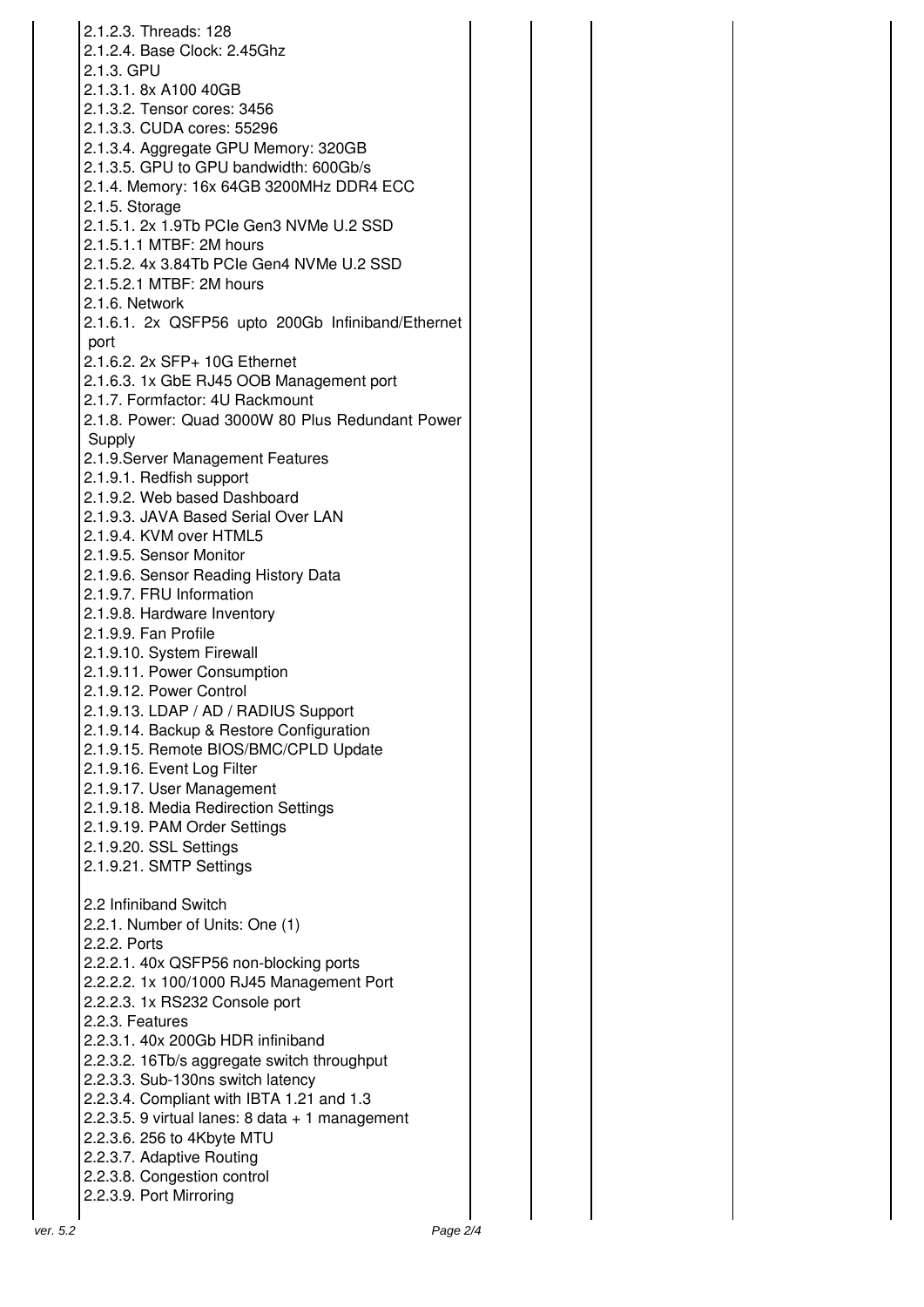|          | 2.2.3.10. VL2VL mapping<br>2.2.3.11. 4X48K entry linear forwarding database<br>2.2.4. Power supply: 100-127VAC, 200-240VAC<br>1100W Redundant power<br>2.2.5. Formfactor: 1U Rackmount<br>2.2.6. Cooling: Front to back air flow cooling |  |
|----------|------------------------------------------------------------------------------------------------------------------------------------------------------------------------------------------------------------------------------------------|--|
|          | 2.3 Flash Storage Server<br>2.3.1. Number of units: Three (3)<br>2.3.2. Processor<br>2.3.2.1. Count: 2<br>2.3.2.2. Cores: 24<br>2.3.2.3. Threads: 48<br>2.3.2.4. Base Clock: 2.65 GHz                                                    |  |
|          | 2.3.3. Memory: 16x 8GB 3200MHz DDR4 ECC RDIMM<br>2.3.4. Storage<br>2.3.2.1. 2x 200GB SATA SSD                                                                                                                                            |  |
|          | 2.3.2.1.1 MTBF: 2M hours<br>2.3.2.2. 24x 3.84Tb PCIe Gen4 NVMe U.2 SSD<br>2.3.2.2.1 MTBF: 2M hours<br>2.3.5. Network                                                                                                                     |  |
|          | 2.3.5.1 2x 200Gb QSFP56 HDR Infiniband port<br>2.3.5.2. 2x 10G SFP+ port<br>2.3.5.3. 1x GbE RJ45 OOB Management port                                                                                                                     |  |
|          | 2.3.6. Formfactor: 2U Rackmount<br>2.3.7. Power: 1600W 80 Plus Redundant Power Supply<br>2.3.8. Server Management Features<br>2.3.8.1. Redfish support                                                                                   |  |
|          | 2.3.8.2. Web based Dashboard<br>2.3.8.3. JAVA Based Serial Over LAN<br>2.3.8.4. KVM over HTML5                                                                                                                                           |  |
|          | 2.3.8.5. Sensor Monitor<br>2.3.8.6. Sensor Reading History Data<br>2.3.8.7. FRU Information<br>2.3.8.8. Hardware Inventory                                                                                                               |  |
|          | 2.3.8.9. Fan Profile<br>2.3.8.10. System Firewall<br>2.3.8.11. Power Consumption                                                                                                                                                         |  |
|          | 2.3.8.12. Power Control<br>2.3.8.13. LDAP / AD / RADIUS Support<br>2.3.8.14. Backup & Restore Configuration<br>2.3.8.15. Remote BIOS/BMC/CPLD Update                                                                                     |  |
|          | 2.3.8.16. Event Log Filter<br>2.3.8.17. User Management<br>2.3.8.18. Media Redirection Settings                                                                                                                                          |  |
|          | 2.3.8.19. PAM Order Settings<br>2.3.8.20. SSL Settings<br>2.3.8.21. SMTP Settings<br>2.3.9. OS: No OS                                                                                                                                    |  |
|          | 3. Accessories<br>3.1. GPU Server Accessories                                                                                                                                                                                            |  |
|          | 3.1.1. 2x 10G SR-SFP+ tranceiver<br>3.1.2. 2x 1-5M QSFP56 Infiniband HDR Direct attached<br>copper cable<br>3.1.3. 2x 5-10M LC-LC Multimode fiber cable                                                                                  |  |
|          | 3.1.4. Rack railing kits<br>3.1.5. 4x 0.5-1M c19-c20 power cable<br>3.2. Flash Storage Server Accessories                                                                                                                                |  |
|          | 3.2.1. 2x 10G SR-SFP+ tranceiver<br>3.2.2. 2x 1-5M QSFP56 Infiniband HDR Direct attached                                                                                                                                                 |  |
| ver. 5.2 | Page 3/4                                                                                                                                                                                                                                 |  |